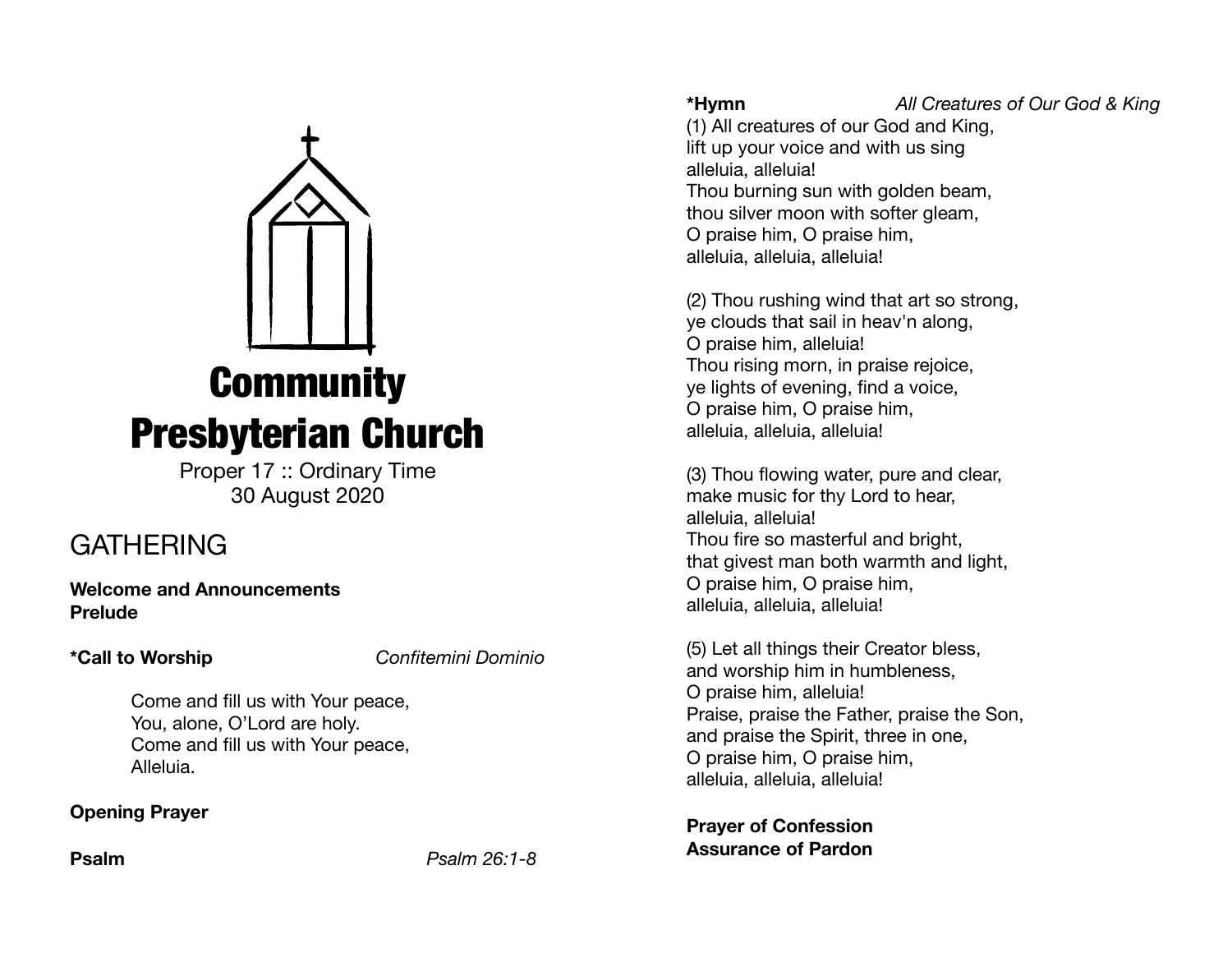**Response** *Lord, Listen to Your Children Praying*

## PROCLAMATION

**Gospel Reading** *Matthew 16:21-28* **New Testament Reading** *Romans 12:9-21*  **Old Testament Reading** *Exodus 3:1-15* **Sermon** 

**\*Hymn** *Here I Am, Lord*

I, the Lord of sea and sky, I have heard my people cry All who dwell in dark and sin, My hand will save. I, who made the stars of night, I will make their darkness bright. Who will bear my light to them? Whom shall I send?

## *[Refrain]*

Here I am, Lord... Is it I, Lord? I have heard You calling in the night I will go, Lord... If You lead me I will hold Your people in my heart

I, the Lord of wind and flame I will tend the poor and lame I will set a feast for them My hand will save Finest bread I will provide 'Til their hearts be satisfied I will give my life to them Whom shall I send? *[Refrain]* 

## RESPONSE

## **\*Affirmation of Faith** *The Apostles Creed* I believe in God, the Father Almighty, maker of heaven and earth; And in Jesus Christ his only Son, our Lord; who was conceived by the Holy Spirit, born of the Virgin Mary, suffered under Pontius Pilate, was crucified, dead, and buried;\* the third day he rose from the dead; he ascended into heaven, and sitteth at the right hand of God the Father Almighty; from thence he shall come to judge the quick and the dead. I believe in the Holy Spirit, the holy catholic church, the communion of saints, the forgiveness of sins, the resurrection of the body, and the life everlasting. Amen.

**Offering** *PO Box 184, Lake City, CO 81235*  **Prayer of Dedication & Doxology** 

**Sharing of Joys and Concerns Prayers of the People & The Lord's Prayer**

## **SENDING**

**\*Charge \*Benediction Postlude** 

*\*Please stand if you are able.*